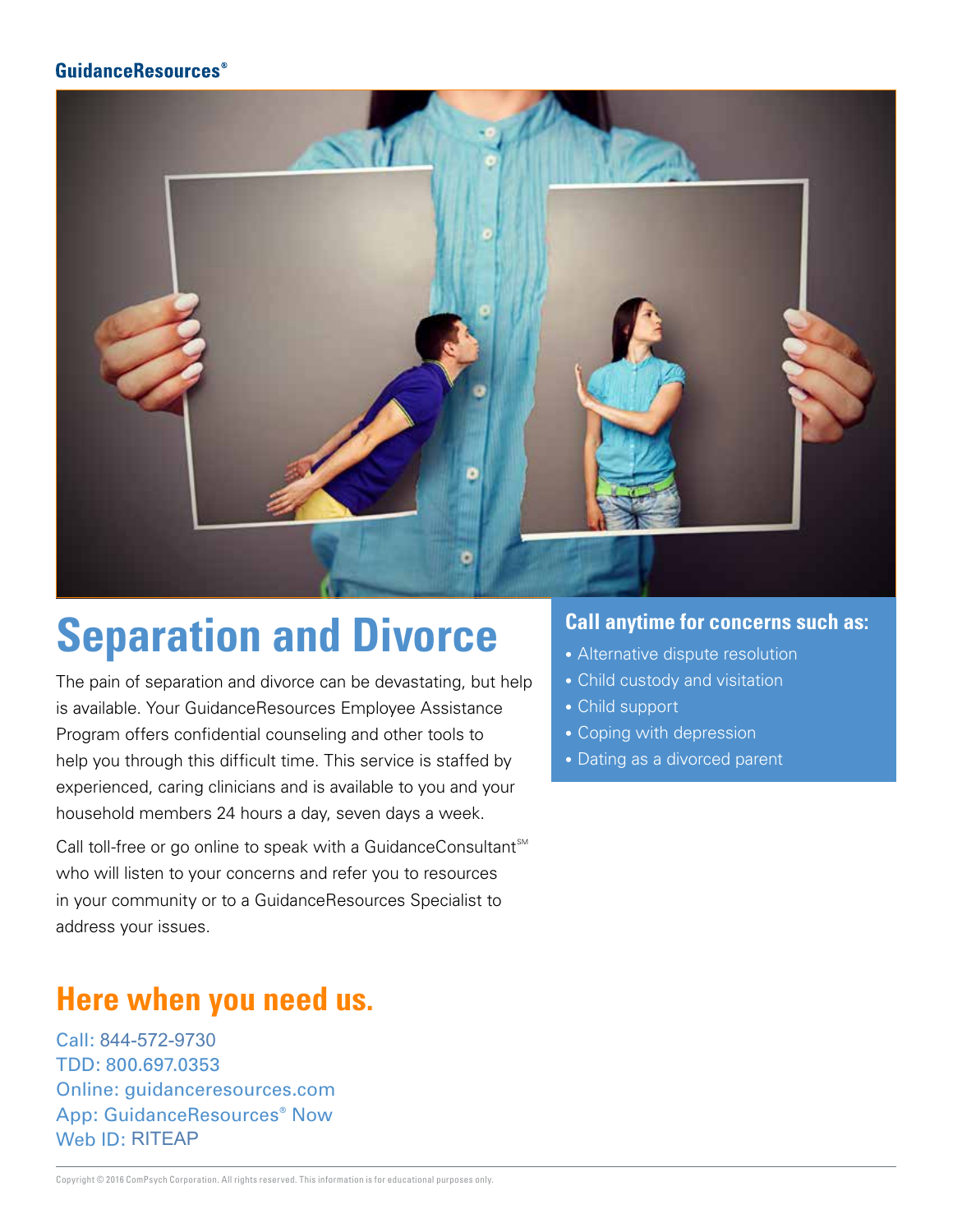

## **Planning for Retirement**

Retirement has changed dramatically over the past 30 years. Today's retirees are healthier, living longer and staying more active, which makes planning for these golden years all the more important.

The financial experts at your GuidanceResources Employee Assistance Program can help. This service is confidential and available to you and your household members 24 hours a day, seven days a week online or via a toll-free call.

#### **Call anytime for concerns such as:**

- Understanding social security
- Long-term care insurance
- Planning your financial future
- Paying for elder care
- Durable power of attorney

### **Here when you need us.**

Call: 844-572-9730 TDD: 800.697.0353 Online: guidanceresources.com App: GuidanceResources® Now Web **ID: RITEAP** 844-572-9730<br>800.697.0353<br>e: guidancere<br>GuidanceRese<br>ID: RITEAP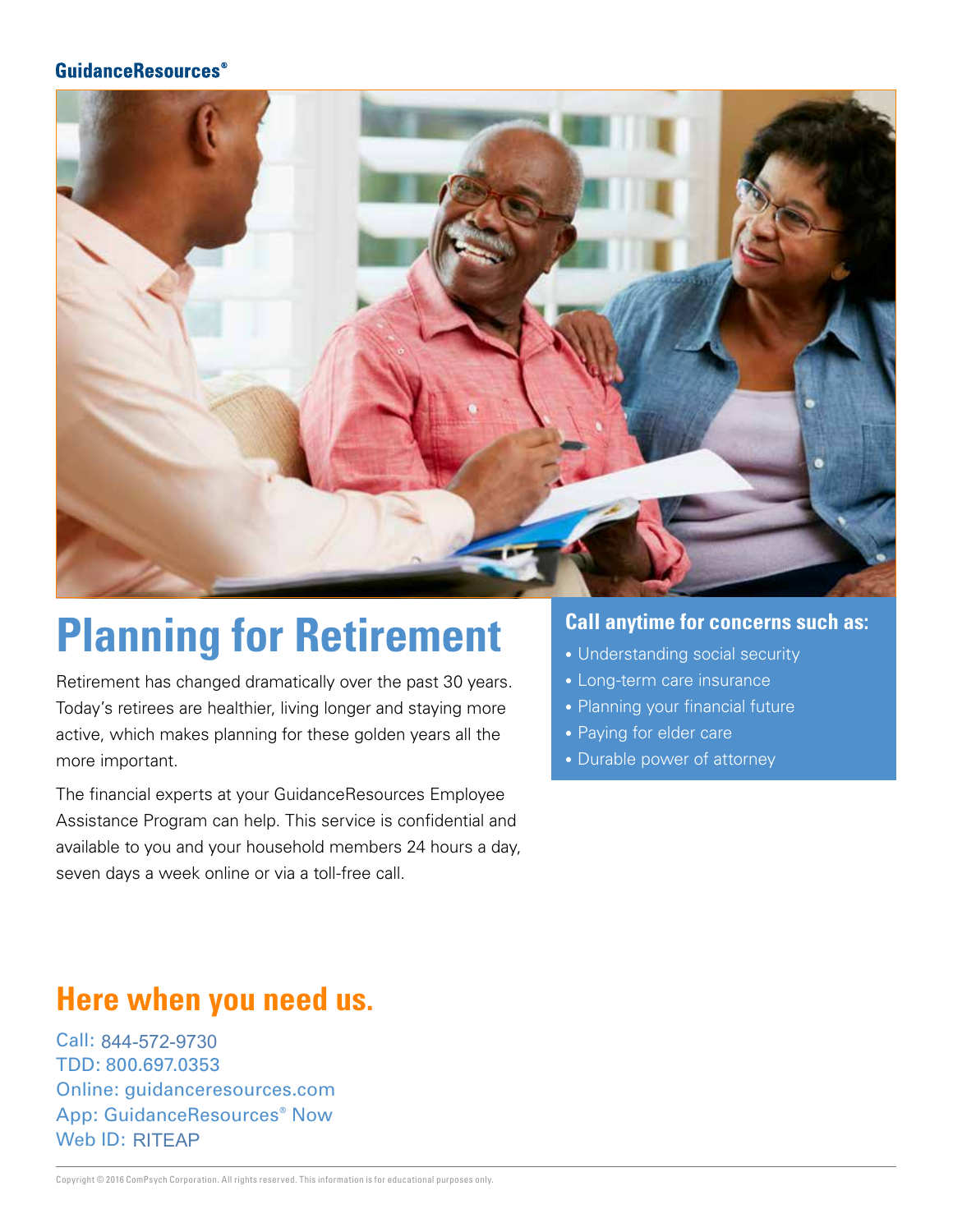

## **Planning for College**

Are you or your child thinking about college? Considering an advanced degree to further your career? Concerned about curricula, financing and campus environments for your collegebound teen? Your GuidanceResources Employee Assistance Program can help.

Whether online or on the phone, a GuidanceConsultant<sup>SM</sup> is available anytime to put you in touch with the resources you need to understand the increasingly complex world of higher education.

### **Here when you need us.**

Call: 844-572-9730 TDD: 800.697.0353 Online: guidanceresources.com App: GuidanceResources® Now Web **ID: RITEAP** 844-572-9730<br>800.697.0353<br>e: guidancere<br>GuidanceRese<br>ID: RITEAP

- Choosing a school
- Understanding the application process
- Paying tuition
- University life
- Applying for financial aid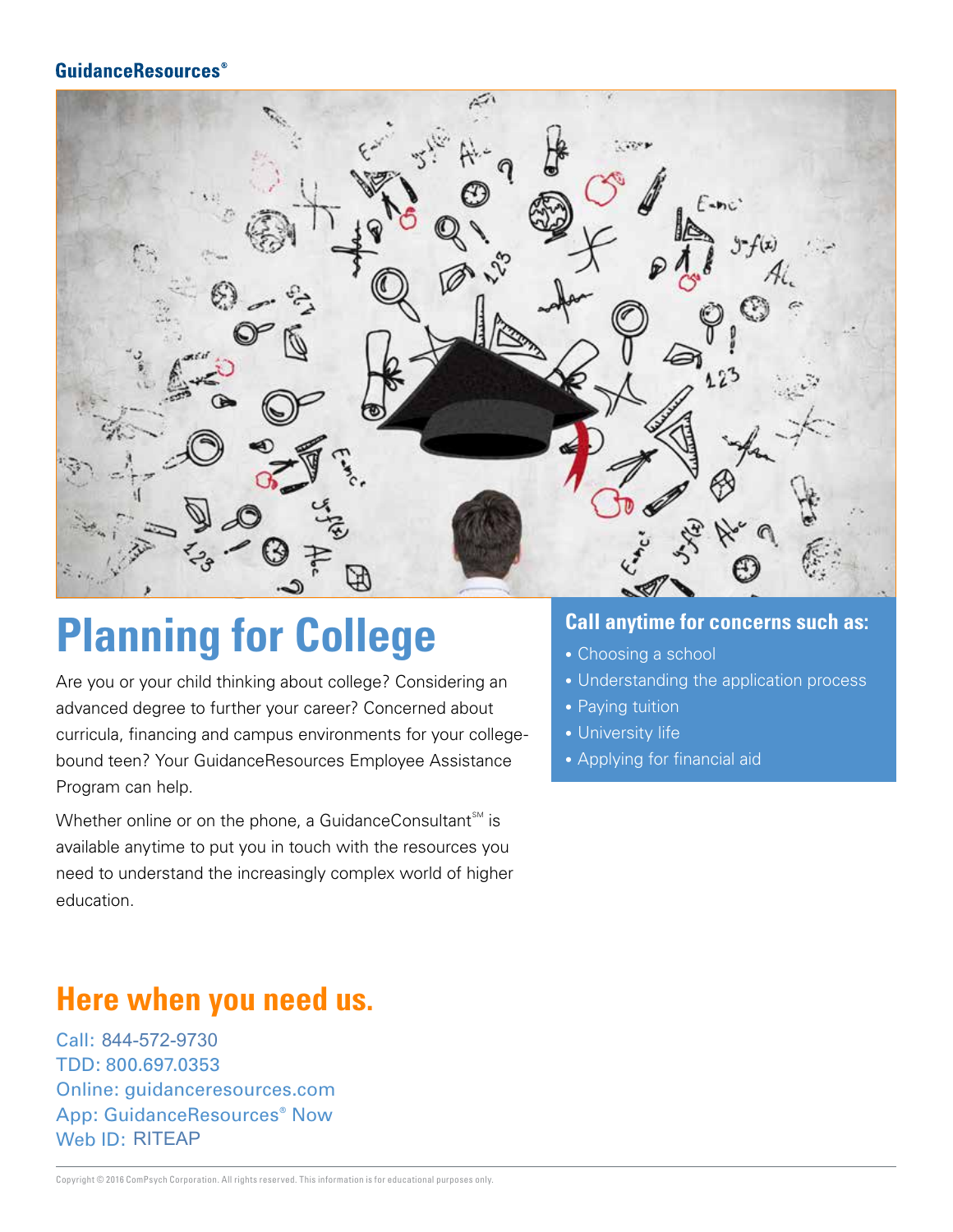

## **Planning Elder Care**

Finding the right care for elderly parents and other loved ones can be a struggle, both financially and emotionally. Your GuidanceResources Employee Assistance Program can help ease the burden and guide you through your decision-making process.

Our experienced clinicians, financial experts and staff attorneys offer confidential counseling, planning tools and other resources to address any issues you may have. These services are provided at no cost to you and your household members and are available 24 hours a day, seven days a week online or by calling a toll-free line.

### **Here when you need us.**

Call: 844-572-9730 TDD: 800.697.0353 Online: guidanceresources.com App: GuidanceResources® Now Web ID: RITEAP 844-572-9730<br>800.697.0353<br>e: guidancere<br>GuidanceReso<br>ID: RITEAP

- Finding assisted living
- Long-term care insurance
- Paying for elder care
- Coping with stress
- Balancing work and family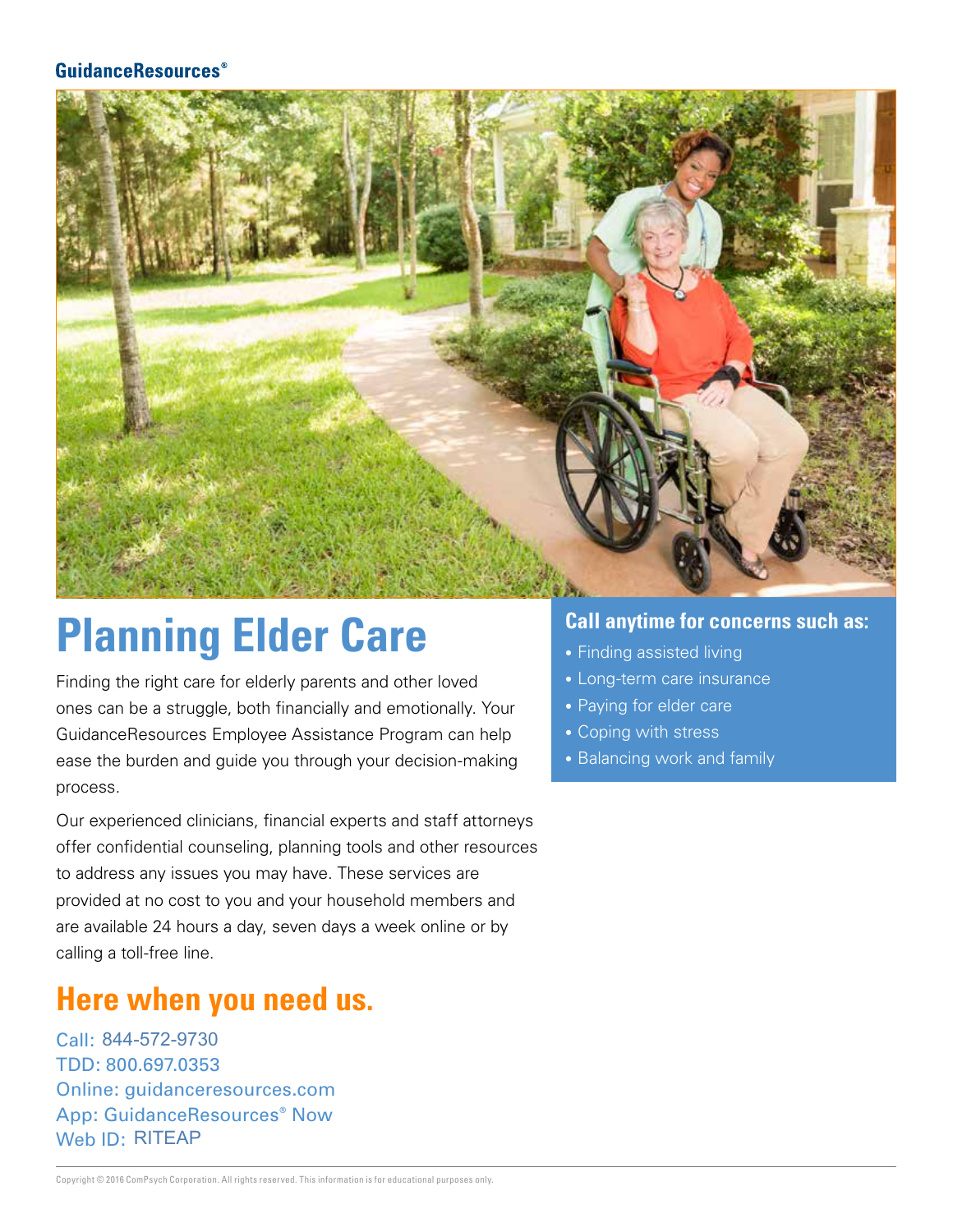

## **Navigating the Adoption Process**

Adopting a child can be a highly complex, time-consuming process. Your GuidanceResources Employee Assistance Program can help.

Our FamilySource® experts offer free, confidential guidance and other resources to help you navigate the ins and outs of adoption, parenting and family life. These services are provided at no cost to you and your household members and are available 24 hours a day, seven days a week online or by calling a toll-free number.

### **Here when you need us.**

Call: 844-572-9730 TDD: 800.697.0353 Online: guidanceresources.com App: GuidanceResources® Now Web **ID**: RITEAP 844-572-9730<br>800.697.0353<br>e: guidancere<br>GuidanceRes<br>ID: RITEAP

- Listings of local adoption agencies
- Understanding the adoption process
- Legal assistance with adoption laws
- Financial guidance on budgeting for a new child
- Confidential counseling, face-to-face, over the phone or online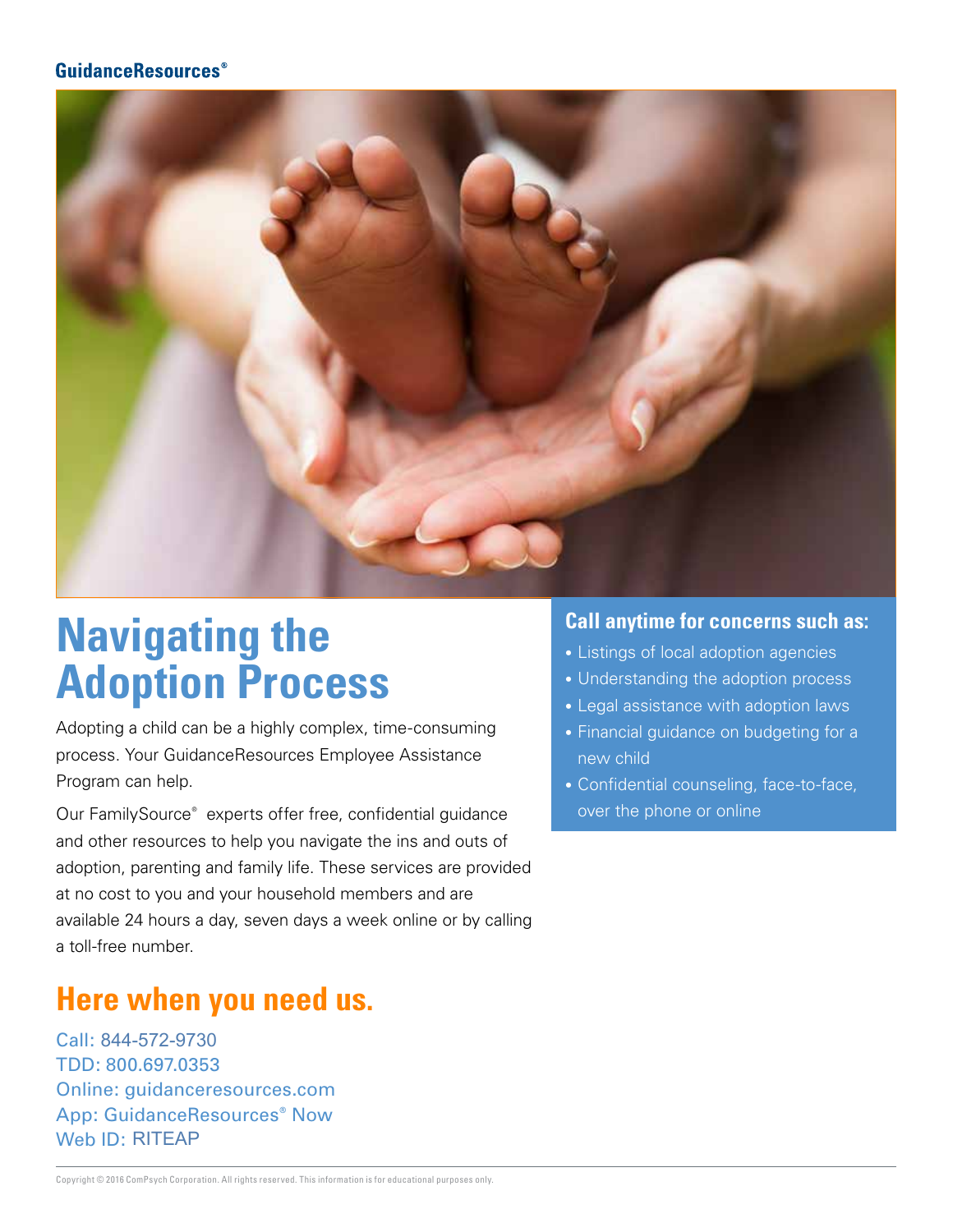

# **Moving**

Whether going across town or across the county, moving is no small undertaking. Your GuidanceResources Employee Assistance Program can help lighten the load.

Online or on the phone, a GuidanceConsultant $\mathbb{S}^{\mathbb{M}}$  is available anytime to put you in touch with the people and resources you need to make your move a smooth one. These services are provided at no cost to you and your household members and are available 24 hours a day, seven days a week.

#### **Call anytime for concerns such as:**

- Apartment hunting
- Meeting new people
- Tenants' rights
- Homeowners insurance
- Preparing children for a move

### **Here when you need us.**

Call: 844-572-9730 TDD: 800.697.0353 Online: guidanceresources.com App: GuidanceResources® Now Web **ID**: RITEAP 844-572-9730<br>800.697.0353<br>e: guidancere<br>GuidanceRese<br>ID: RITEAP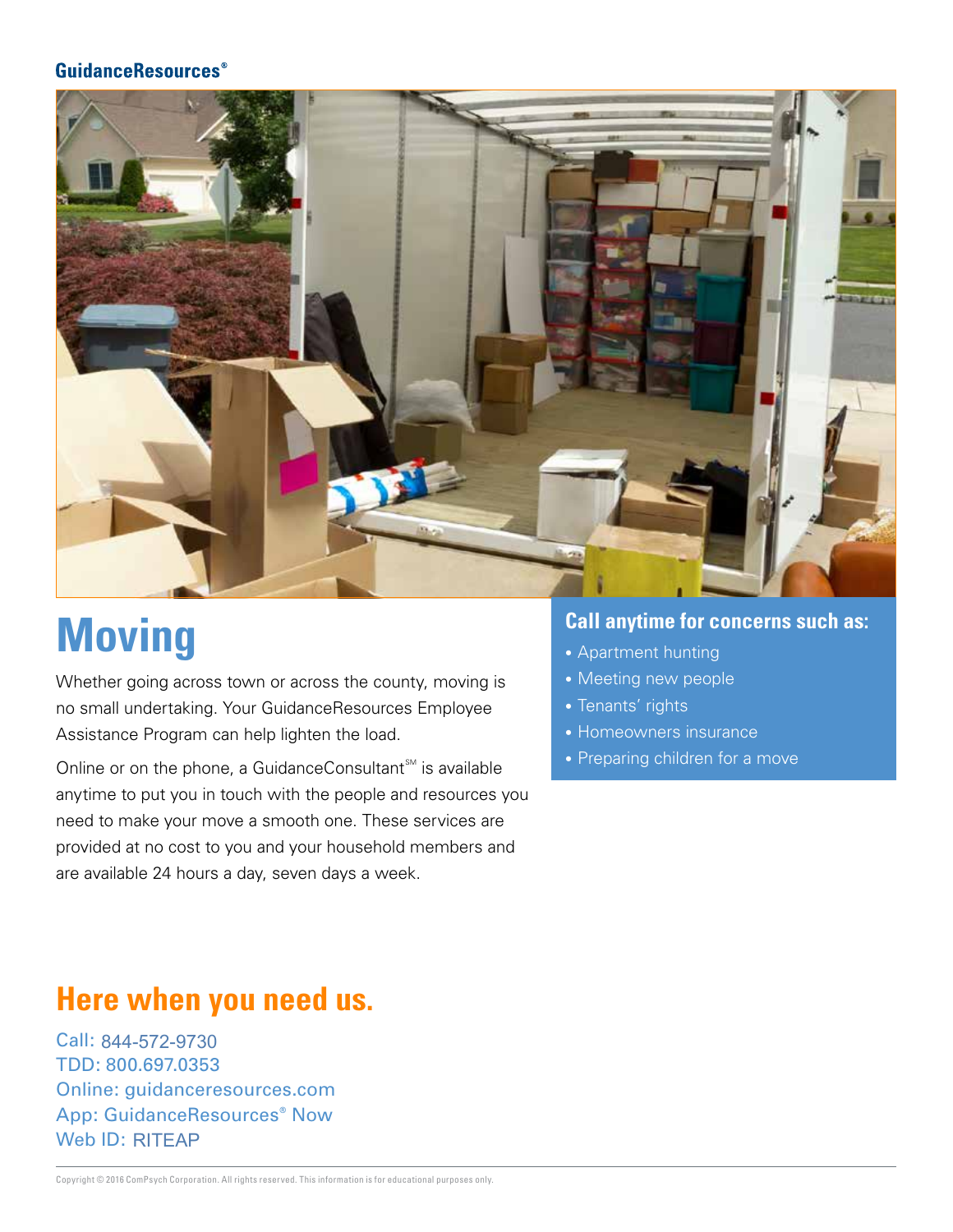

## **Getting Married**

Getting married is a joyous occasion. It's also a big step, and can lead to a number of questions and concerns. Let your GuidanceResources Employee Assistance Program help ease your mind.

Our experienced clinicians, financial experts and staff attorneys offer confidential counseling, planning tools and other resources to address any issues you may have. These services are provided at no cost to you and your household members and are available 24 hours a day, seven days a week online or by calling a toll-free number.

### **Here when you need us.**

Call: 844-572-9730 TDD: 800.697.0353 Online: guidanceresources.com App: GuidanceResources® Now Web **ID**: RITEAP 844-572-9730<br>800.697.0353<br>e: guidancere<br>GuidanceRese<br>ID: RITEAP

- Changing your name
- Creating/changing your will
- Pre-nuptial agreements
- Becoming a step-parent
- Helping children adjust to a step-parent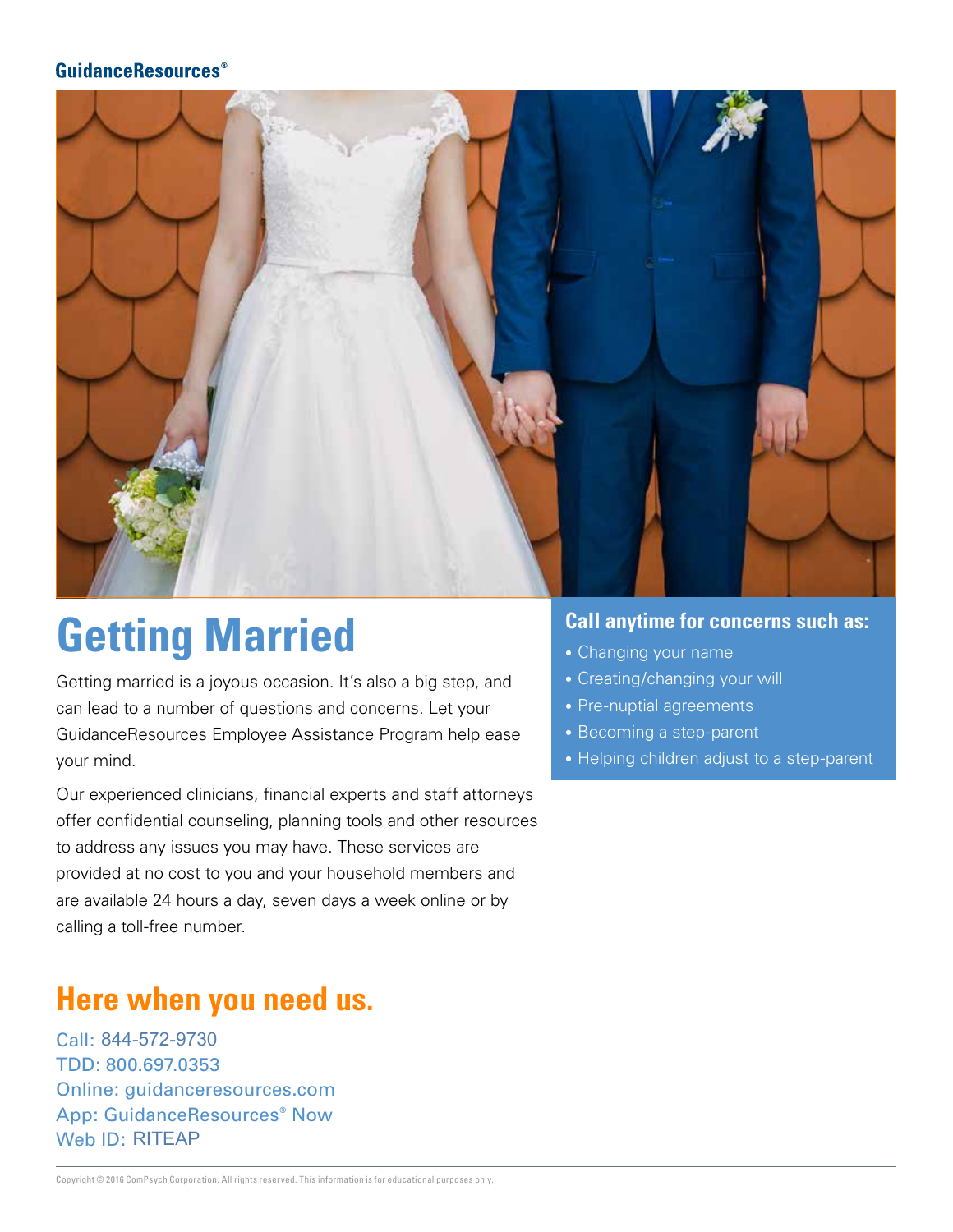

# **A Growing Family**

Having a newborn is an exciting time for parents. It's also a challenging time, especially when it comes to returning to the workforce. Your GuidanceResources Employee Assistance Program can help with these transitions.

Our experienced clinicians, financial experts and staff attorneys offer confidential counseling, planning tools and other resources to address any issues you may have. These services are provided at no cost to you and your household members and are available 24 hours a day, seven days a week online or by calling a toll-free number.

## **Here when you need us.**

Call: 844-572-9730 TDD: 800.697.0353 Online: guidanceresources.com App: GuidanceResources® Now Web **ID: RITEAP** 844-572-9730<br>800.697.0353<br>e: guidancere<br>GuidanceRese<br>ID: RITEAP

- Diet and pregnancy
- Childproofing your home
- Coping with postpartum depression
- Returning to work after leave
- Adjusting to parenthood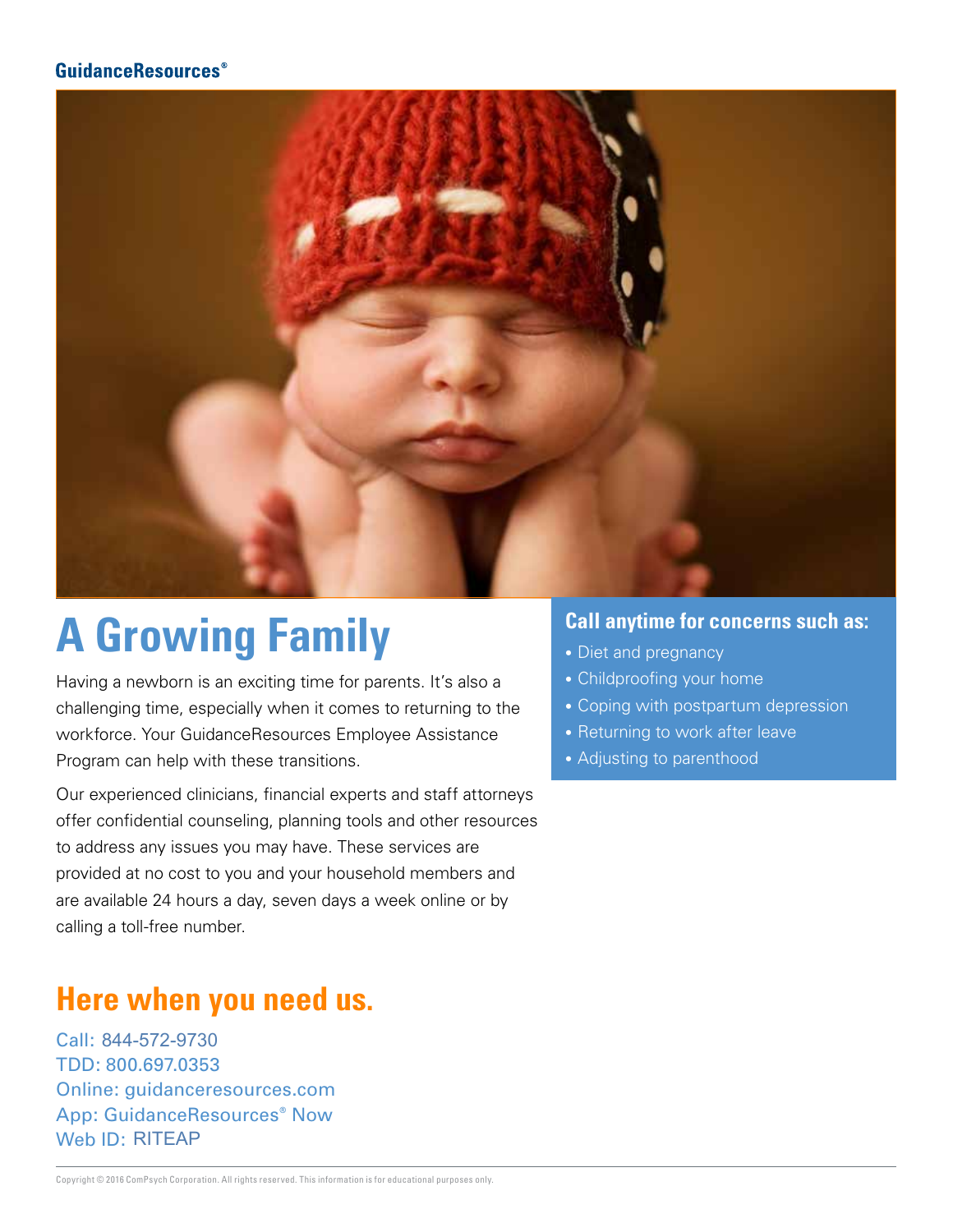

## **The Loss of a Loved One**

We all deal with the death of a friend or loved in different ways. For some of us, the reality of losing someone close to us can be overwhelming. Remember, there are resources available to help you during this difficult time.

Your GuidanceResources Employee Assistance Program offers experienced clinicians, financial experts and staff attorneys for confidential counseling, planning tools and other resources to address any issues you may have. These services are provided at no cost to you and your household members and are available 24 hours a day, seven days a week online or by calling a toll-free line.

### **Here when you need us.**

Call: 844-572-9730 TDD: 800.697.0353 Online: guidanceresources.com App: GuidanceResources® Now Web **ID**: RITEAP 844-572-9730<br>800.697.0353<br>e: guidancere<br>GuidanceRes<br>ID: RITEAP

- Anticipatory grief
- Choosing hospice care
- Coping with grief
- Receiving an inheritance
- Serving as an executor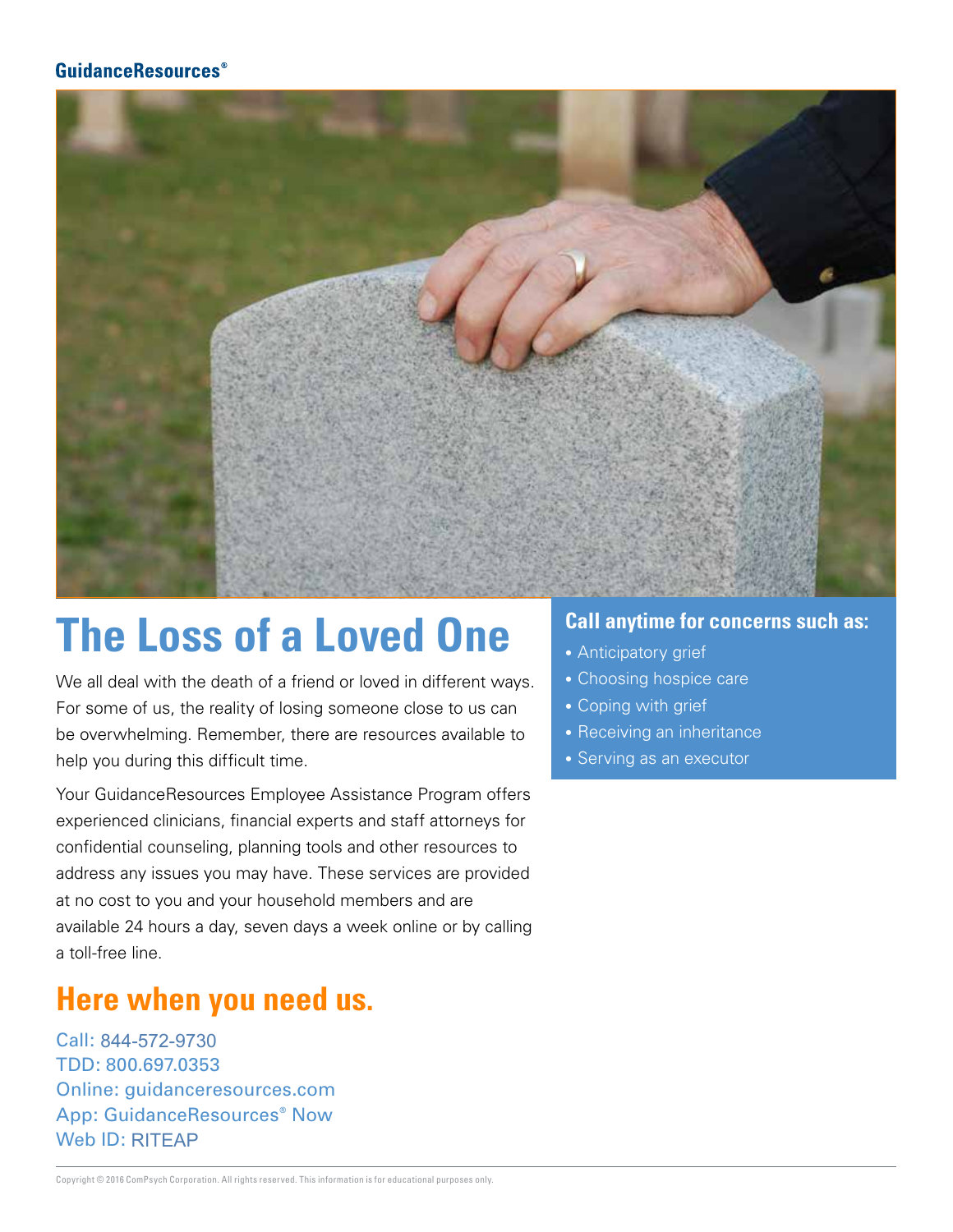

## **Caring for an Elder**

Caring for another person takes a lot of time, effort and work. In addition, most caregivers juggle caregiving with full-time jobs and parenting. If you're feeling overwhelmed or exhausted, contact your GuidanceResources Employee Assistance Program for help.

Our experienced clinicians, financial experts and staff attorneys offer confidential counseling, planning tools and other resources to address any issues you may have. These services are provided at no cost to you and your household members and are available 24 hours a day, seven days a week online or by calling a toll-free number.

### **Here when you need us.**

Call: 844-572-9730 TDD: 800.697.0353 Online: guidanceresources.com App: GuidanceResources® Now Web **ID: RITEAP** 844-572-9730<br>800.697.0353<br>e: guidancere<br>GuidanceRese<br>ID: RITEAP

- Coping with stress
- Finding assisted living, in-home and other care options
- Paying for elder care
- Understanding Medicare and Medicaid
- Estate planning